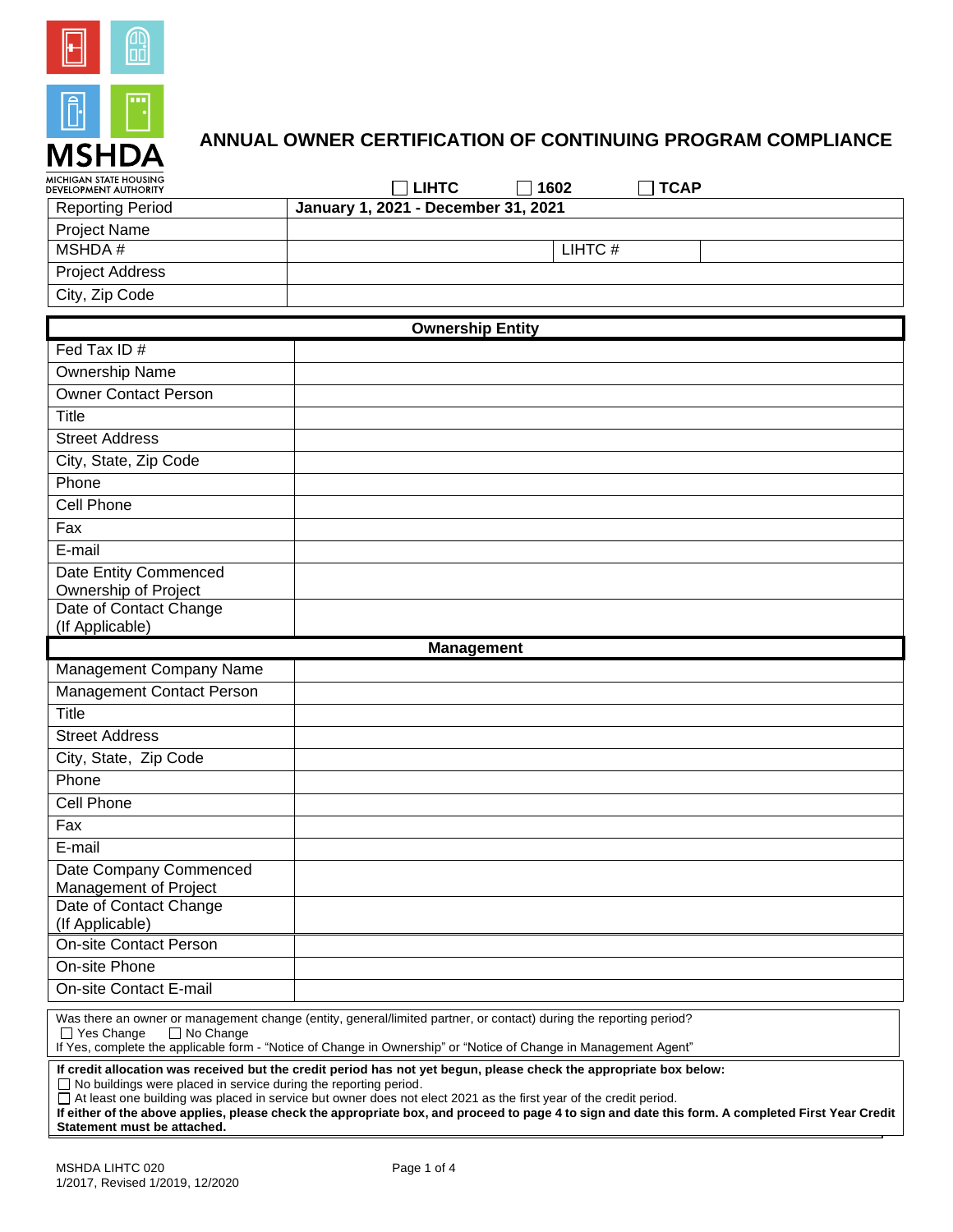The undersigned on behalf of (the "Owner"), hereby certifies that:

1. The project meets the minimum requirements of (as elected in Part II of the first year 8609 form): (check one)

 $\Box$  20-50 test under Section 42(g)(1)(A) of the Code  $\Box$  40-60 test under Section 42(g)(1)(B) of the Code

 $\Box$  15-40 test for "deep rent-skewed" projects under Section 42(g)(4) and 142(d)(4)(B) of the Code

Income Averaging 40-60 test under Section  $42(g)(1)(C)$  of the Code

2. There has been **no change in the applicable fraction** (as defined in Section 42(c)(1)(B) of the Code) for any building in the project:

**NO CHANGE YES CHANGE**

If "**YES CHANGE**", list the applicable fraction to be reported to the IRS for each building in the project for the certification year, and describe the reason(s) for the change on page 4.

3. The owner has received an annual Tenant Income Certification from each low-income resident and documentation to support that certification, or the owner has received approval to eliminate or waive recertifications from MSHDA or the IRS, as indicated on Page 4 of this Certification:

**YES NO**

4. Each low-income unit in the project has been rent-restricted under Section 42(g)(2) of the Code:

**YES NO**

5. All low-income units in the project are and have been for use by the general public and used on a non-transient basis (except for transitional housing for the homeless provided under Section 42(i)(3)(B)(iii) of the Code or single-roomoccupancy units rented on a month-by-month basis under Section 42(i)(3)(B)(iv) of the Code):

**YES NO**

6. No Finding of Discrimination under the Fair Housing Act, 42 U.S.C 3601-3619, has occurred for this project. A finding of discrimination includes an adverse final decision by the Secretary of the Department of Housing and Urban Development (HUD), 24 CFR 180.680, an adverse final decision by a substantially equivalent state or local fair housing agency, 42 U.S.C. 3616a(a)(1), or an adverse judgment from a federal court:

**NO FINDING FINDING**

If "**Finding**", explain on page 4 and attach a copy of the letter of finding(s) from the adjudicating agency or court.

7. Each building in the project is and has been suitable for occupancy, taking into account local health, safety, and building codes (or other habitability standards), and the state or local government unit responsible for making building code inspections did not issue a violation report for any building or low income unit in the project. Additionally, all low income units were continuously either occupied, vacant but rent ready, or vacant for redecorating/minor repairs for a period of 30 days or less, throughout the reporting period:

**YES NO**

If "**NO**", state nature of violation on page 4 and attach a copy of the violation report as required by 26 CFR 1.42-5 and documentation of the correction.

8. There has been **no change in the eligible basis** (as defined in Section 42(d) of the Code) of any building in the project since the last certification submission:



If "**YES Change**", state the nature of the change (e.g., a common area unit has become a commercial space, a fee is now charged for a tenant facility formerly provided without charge, or the project owner has received federal subsidies with respect to the project which had not been disclosed to the allocating authority in writing) on page 4.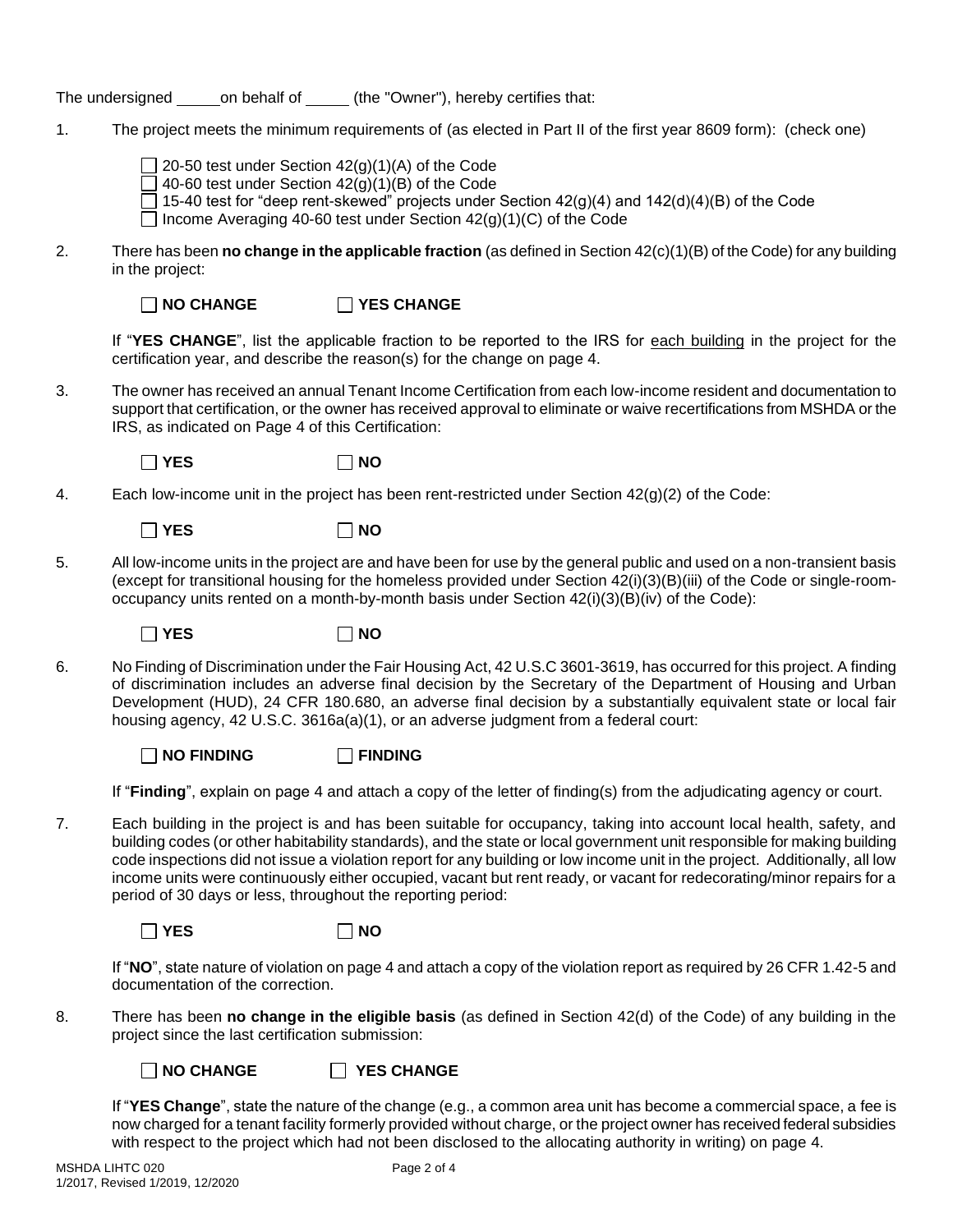9. All tenant facilities included in the eligible basis under Section 42(d) of the Code of any building in the project, such as swimming pools, other recreational facilities, parking areas, washer/dryer hookups, and appliances were provided on a comparable basis without charge to all tenants in the buildings:

**YES NO**

10. If a low-income unit in the project has been vacant during the year, reasonable attempts were or are being made to rent that unit or the next available unit of comparable or smaller size to tenants having a qualifying income before any units in the project were or will be rented to tenants not having a qualifying income:

 $\Box$  YES  $\Box$  NO

11. If the income of tenants of a low-income unit in any building increased above the limit allowed in Section 42(g)(2)(D)(ii) of the Code, the next available unit of comparable or smaller size in that building was or will be rented to residents having a qualifying income:

 $\Box$  YES  $\Box$  NO

12. An extended low-income housing commitment as described in Section 42(h)(6) was in effect, including the requirement under Section 42(h)(6)(B)(iv) that an owner cannot refuse to lease a unit in the project to an applicant because the applicant holds a voucher or certificate of eligibility under Section 8 of the United States Housing Act of 1937, 42 U.S.C. 1437s. Owner has not refused to lease a unit to an applicant based solely on their status as a holder of a Section 8 voucher and the project otherwise meets the provisions, including any special provision, as outlined in the extended low-income housing commitment:

**YES NO**

- 13. The ownership of the property contains a bona fide  $501(c)(3)$  or  $501(c)(4)$  nonprofit organization having the fostering of housing as one of its exempt purposes and having no affiliation with or controlled by a for profit entity – and **continues** to have an ownership interest in the development and materially participate in the development's operation under Section 469(h) of the Code as required by the credit allocation.
	-

**N/A** (Ownership does not include a qualified **YES** non-profit organization)

Non Profit Name

- **NO** Indicate "No" if the project was allocated credit under the non-profit set-aside, but the non-profit no longer has an ownership interest and/or did not materially participate in the development's operation and/or the requirements of this set-aside were not met for another reason). Include an explanation on page 4.
- 14. No tenants in low-income units were evicted or had their tenancies terminated other than for good cause and no tenants had an increase in the gross rent with respect to a low-income unit not otherwise permitted under Section 42(h)(6)(E)(ii)(II).

 $\neg$  YES  $\neg$  NO

15. There has been no change in the ownership entity (change in limited and/or general partners) or management of the project:

**NO CHANGE YES CHANGE**

If "**Yes Change"**, complete the applicable form - "Notice of Change in Ownership" or "Notice of Change in Management Agent"

16. All resident data for the project has been entered as required into MSHDA's on-line data collection system for all project activity through December 31 of the reporting year.